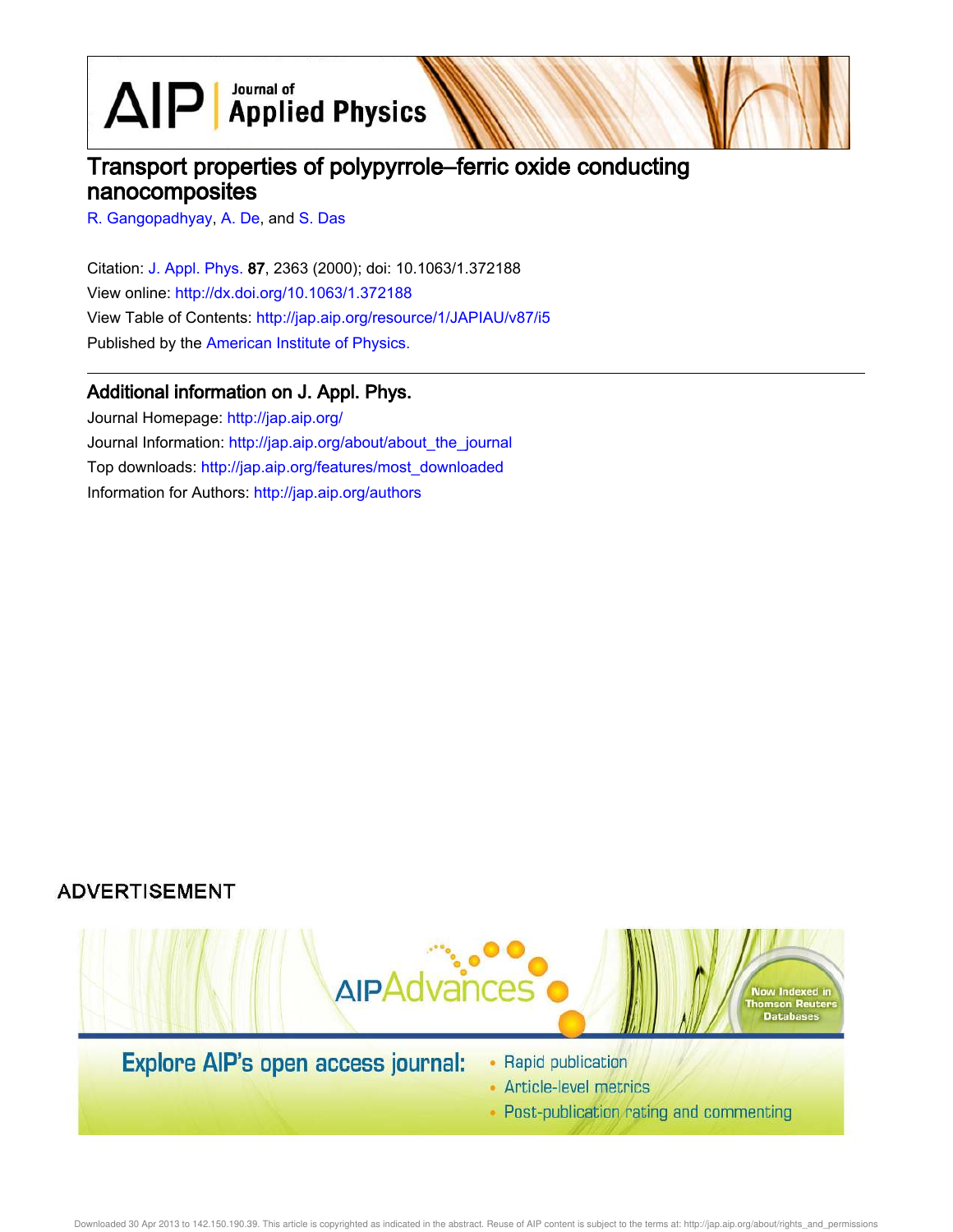# **Transport properties of polypyrrole–ferric oxide conducting nanocomposites**

R. Gangopadhyay and A. De<sup>a)</sup>

*Nuclear Chemistry Division, Saha Institute of Nuclear Physics, 1/AF Bidhannagar, Calcutta 700 064, India*

S. Das

*Solid State and Molecular Physics Division, Saha Institute of Nuclear Physics, 1/AF Bidhannagar, Calcutta 700 064, India*

(Received 22 June 1999; accepted for publication 22 November 1999)

Conducting nanocomposite samples were prepared combining colloidal ferric oxide particles with conducting polypyrrole. Three composite samples (prepared keeping colloidal content fixed and varying the content of the conducting polypyrrole) and the pure polymer were used in the present investigation. Temperature dependent dc and ac conductivity and thermoelectric power for the samples have been measured. The dc conductivity results were analyzed by Mott's variable range hopping mechanism. The variation of ac conductivity with the frequency shows very little change in total conductivity up to a critical frequency, followed by a sudden jump with discontinuity and then increases monotonically following a power law. The frequency exponent decreases with temperature as predicted by the correlated barrier hopping theory. Above 50 K the ac component of the conductivity increases almost linearly as predicted by the quantum mechanical tunneling model. It is found that all the features of ac conductivity cannot be reconciled into an existing single theory. The thermoelectric power is positive, low, and varies linearly with temperature, indicating a metallic character and the presence of polarons and/or bipolarons as the cationic charge carriers in the composites. The overall nature of the *S*(*T*) curves suggests that in addition to a contribution from hopping a linear metallike component is also active for the thermopower. © *2000 American Institute of Physics.* [S0021-8979(00)04005-6]

# **I. INTRODUCTION**

Research activity in the field of polymer science has taken a new lead after the advent of inherently conducting polymers (ICPs). Owing to their very interesting and important electrical and electronic properties, these materials have raised a great deal of fundamental scientific interest as well as possibilities of novel applications over the past 2 decades. However, the inherent difficulties with these materials, namely their lack of processability and poor mechanical properties, have led the bulk of investigations toward some suitable modifications of the existing polymers, so that their applicability can be improved. This way of synthesizing novel polymeric materials with unique electrical properties and good processability have given birth to a large number of blends and composites $1-4$  in which the conducting polymers are mixed up with some processable insulating polymers in different techniques to successfully combine the properties of both components. In parallel with the synthesis of the conventional composites, over the last few years, a large number of articles have been published reporting on the effective combination of some ultrafine particles of different metals, metal oxides, and some structured materials with the conducting polymers, resulting in the formation of composite nanoparticles or nanomaterials, specifically termed polymeric nanocomposites. Inorganic particles namely  $SiO<sub>2</sub>$ ,  $5-7$ 

 $\text{SnO}_2$ ,<sup>8,9</sup> BaSO<sub>4</sub>,<sup>10</sup> TiO<sub>2</sub>,<sup>11</sup> ZrO<sub>2</sub>,<sup>12</sup> colloidal gold,<sup>13</sup> etc. and structured materials namely Montmorrilonite,<sup>14</sup> Zeolites,<sup>15</sup> microporous membranes of polycarbonate,<sup>16</sup> etc. have so far been successfully combined with polyaniline (PAn) and polypyrrole (PPy) in some easy chemical and electrochemical processes to give rise to a variety of such nanocomposites, morphology, and different physical properties of which have been widely studied. Most of these materials can bring the intractable conducting polymer in a stable colloidal form. dc conductivity and some other physical properties have also been improved in some reports.<sup>12</sup>

Apart from the knowledge on the physical and material properties, a thorough understanding of the charge transport mechanism of the ICPs and their composites is important for successful fabrication of sophisticated devices. But no single unanimous model is so far available that can properly describe the prevailing conduction processes occurring through the presence of nonlinear excitations like solitons, polarons, and bipolarons in these solids. Generally the lattices of organic systems like PAn, PPy, etc., are very soft and the electronic state can easily be altered, resulting in significant structural and electronic rearrangements. The removal or acceptance of electrons results in *p*-type or *n*-type doping, which distorts the polymer lattice around the injected charge. The carriers generated in this process are known to be selftrapped by the conjugated polymeric chains in the form of polarons or bipolarons, which are placed in the localized states due to random electric fields near the Fermi level. If

Downloaded 30 Apr 2013 to 142.150.190.39. This article is copyrighted as indicated in the abstract. Reuse of AIP content is subject to the terms at: http://jap.aip.org/about/rights\_and\_permissions

a)Author to whom correspondence should be addressed; electronic mail: amitde@nue.saha.ernet.in.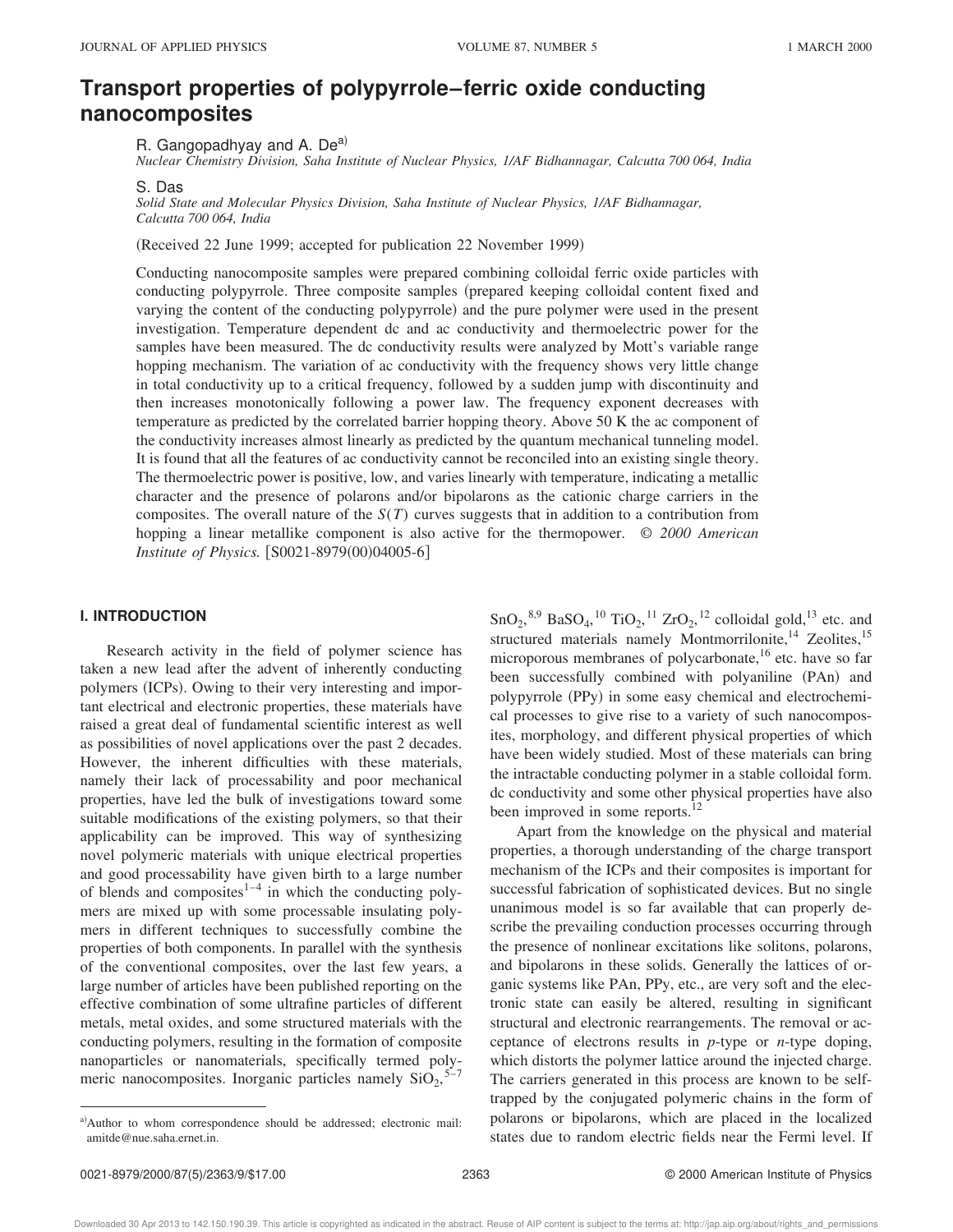the polarons and bipolarons are mobile with long enough lifetime, then they may act as charge carriers. Conduction may occur by the thermal hopping of electrons between quantized localized states at the cost of activation energy. The quasione-dimensional morphology produced by the covalent bonding along the polymer chain and also the weak bonding among them helps in the charge delocalization of the system. Up to the intermediate doping levels, the stable ground states are confirmed to be polarons, whereas at higher doping levels both polarons and bipolarons may be created.

Recently we have reported the synthesis and characterizations of a series of conducting nanocomposites in which colloidal ferric oxide particles have been combined with different amount of PPy.<sup>17</sup> In this system the PPy:Fe<sub>2</sub>O<sub>3</sub> ratio (w/w) is kept above the percolation threshold and the Fe<sub>2</sub>O<sub>3</sub> particles are entrapped or encapsulated in PPy matrix, resulting in some significant improvement of the physical properties of pure polymer (PPy). However the detailed studies on the nature of carriers governing the electrical transport were awaited there. Earlier workers have studied the transport properties in conventional composites and blends like PMMA-PAn,<sup>18</sup> PVA-PPy,<sup>19</sup> PS-PAn,<sup>20</sup> etc. following temperature dependent dc electrical conductivity and thermoelectric power (TEP) measurements. Most of them recognized the mechanism of conduction in such systems as hopping of carriers between localized states. Mott's VRH theory is applicable in general, while Jousseame *et al.* have applied the Zuppiroli model to the PVA-PPy<sup>19</sup> system. Temperature dependent data of PMMA-PAn composite $^{21}$  have revealed somewhat metallic behavior of the system over the temperature range 10–300 K. Such studies so far are not frequently available in nanocomposite systems. In order to get a complete and coherent picture of the conduction mechanism in the present  $PPy-Fe<sub>2</sub>O<sub>3</sub>$  system we have studied these composites by temperature dependent dc and ac conductivity and thermoelectric power measurements. ac conductivity measurement has an added advantage of separating interchain charge transfer (low frequency region) from intrachain electronic conduction (high frequency region), which is scarcely available in the field of conducting polymer composites/nanocomposites, especially with the heavily doped systems. Most of the previous results relate mainly to the pure conducting polymers (PPy and PAn) in lightly doped states. Therefore the present studies and the corresponding results are expected to reveal the underlying mechanism of electrical transport in the  $PPy-Fe<sub>2</sub>O<sub>3</sub>$  nanocomposite system and to provide an idea about the nature of the carriers in these materials. It is worth mentioning here that all the samples studied are heavily doped, prepared above percolation threshold and ac measurements are carried out in the high frequency regime.

#### **II. EXPERIMENT**

Preparation of samples is already reported in one of our recent publications.<sup>17</sup> However, the same is briefly described here. Ferric oxide  $(Fe<sub>2</sub>O<sub>3</sub>)$  colloid having particles of 25–50 nm was synthesized using a standard technique. In the presence of a fixed volume  $(50 \text{ ml})$  of the colloid, different vol-

ume of pyrrole was polymerized with ferric chloride (FeCl<sub>3</sub>) initiator keeping the pyrrole:  $FeCl<sub>3</sub>$  mole ratio at 1:2.5. Black solid precipitate formed was filtered, washed, and vacuum dried at 50 °C.

# **A. dc conductivity**

dc electrical conductivity was measured from pressed pellets of the samples over the temperature range 25–300 K, following standard four probe technique. Samples were mounted on a cryotip and were placed inside Oxford (model  $22$ ) closed cycle helium refrigerator. A constant current  $dc$ ) was passed through the samples from a Lake Shore cryotonics (model 120) constant current source and voltage drop across the samples was measured with a Keithley (model 182) nanovoltmeter. Lake Shore cryotonics (model DTC 500 A) temperature controller was used for controlling the temperature of the system.

#### **B. ac conductivity**

ac conductivities of the samples were measured over the temperature range 14–300 K using the two probe method. Samples were placed in an APD cryotip attached with a Lake Shore Autotuning temperature controller. The admittance and phase angle values were measured with a precision RCL Bridge (QuadTech 7600) over a frequency range  $500 \text{ kHz}-2$ MHz. The real part of the conductivity was calculated from the admittance and the phase angle expressed in radians.

#### **C. Thermoelectric power**

TEP of the samples was measured using the differential technique over the temperature range 77–300 K. A temperature gradient  $\Delta T$  across the samples using two heaters and voltage developed  $\Delta E$  between the hot and the cold ends of the thermocouple formed by the samples and Cu wires were measured. Pressed pellets of samples were mounted by pressure contact between the copper plates and the whole system was placed in a glass Dewer, attached with a temperature controller (Lake Shore cryotonic, DRC-93CA), and interfaced with a computer which records the TEP values as a function of temperature.

### **III. RESULTS AND DISCUSSION**

#### **A. dc conductivity**

Figure 1 presents Ln  $\sigma$  of the samples as a function of reciprocal temperature. The nonlinearity of this curve indicates temperature dependent activation energy and suggests that the band conduction model is not sufficient to explain the conduction mechanism in these composites. Semiconductor theory shows that the temperature dependent energy gap cannot explain the experimental results since it should be more than linear in order to account for the temperature dependent activation energy.<sup>22</sup> Mott<sup>23,24</sup> has investigated a conduction model considering the conduction process in terms of phonon assisted hopping of small polarons between localized states. The dc conductivity in this model is given by

$$
\sigma_{\rm dc} = \sigma_0 \exp(-W_g / k_B T),\tag{1}
$$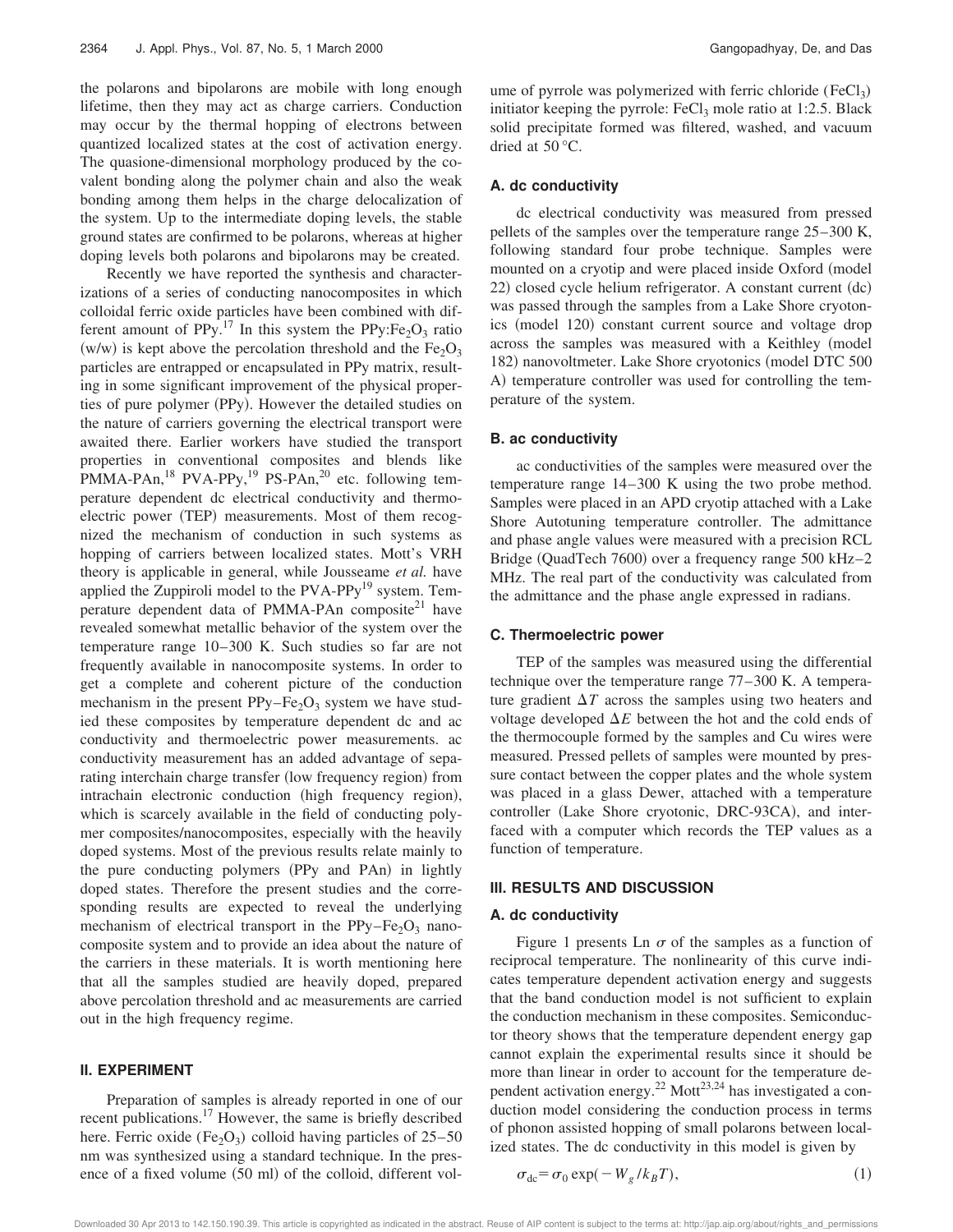

FIG. 1. The natural logarithmic dc conductivity (ln  $\sigma$ ) as a function of temperature for all the samples studied.

where  $\sigma_0$  is the preexponential constant,  $k_B$  is the Boltzmann constant, and  $W_g$  is the activation energy for dc conduction. This activation energy consists of the polaron hopping energy  $W_H$  and an energy difference  $W_D$  between localized states due to disorder. Austin and Mott<sup>25</sup> have shown that

$$
W_g = W_H + W_D/2 \quad \text{for } T > \theta_D/2,
$$
  
=  $W_D$  for  $T < \theta_D/4$ ,

where  $\theta_D$ , defined by  $h\nu_0 = k_B \theta_D$  is the characteristic Debye temperature and  $v_0$  is the phonon frequency. Now one can consider the lowest temperature activation energy as a measure of the disorder energy  $W_D$  and calculate the value of  $v_0$ considering the limiting value  $h\nu_0 \cong W_D/2$ . Calculated values of  $\nu_0$  and  $\theta_D$  for four samples are shown in the Table I. Parameters derived from this analysis are unacceptably low and not very reasonable. In the temperature regime where the electron–phonon interaction is strong enough, the static disorder energy plays a dominant role in the conduction process. Mott has suggested a variable range hopping mechanism of the polaron and in this model the temperature dependence of the electrical conductivity due to polaron hopping is described by the relation

TABLE I. Parameters obtained by fitting the dc conductivity data of the four samples to the Mott–Austin model.

| Sample  | Activation<br>energy at high<br>temperature<br>(eV) | Activation<br>energy at low<br>temperature<br>$(WD)$ (eV) | $v_0 \cong W_D/2h \text{ s}^{-1}$ | $\theta_D = h \nu_0 / k$<br>$=$ $W_D/2$ K |
|---------|-----------------------------------------------------|-----------------------------------------------------------|-----------------------------------|-------------------------------------------|
| $P_0$   | 0.038                                               | 0.005                                                     | $3.8 \times 10^{12}$              | 29                                        |
| $P_1$   | 0.026                                               | 0.003                                                     | $2.24 \times 10^{12}$             | 17.12                                     |
| $P_{2}$ | 0.027                                               | 0.0033                                                    | $2.51 \times 10^{12}$             | 19.15                                     |
| $P_3$   | 0.0298                                              | 0.003                                                     | $2.13 \times 10^{12}$             | 16.25                                     |



FIG. 2. A log–log plot of  $W(TdT)$  against *T* for the four samples.

$$
\sigma = \sigma_0 \exp[-(T_0/T)^{1/n}],\tag{2}
$$

where the exponent *n* is 4 for three dimensional and 3 for two dimensional hopping.

The characteristic Mott temperature  $T_0$  and the preexponential factor  $\sigma_0$  are expressed as

$$
T_0 = \lambda \alpha^3 / k_B N(E_F), \tag{3}
$$

and

$$
\sigma_0 = e^2 R^2 \nu_0 N(E_F),\tag{4}
$$

where  $\lambda$  is a dimensionless constant  $(-18.1)$ , <sup>26–29</sup>  $k_B$  is the Boltzmann constant,  $\alpha$  describes the spatial extent of localized wave function,  $N(E_F)$  is the density of states at the Fermi level, and  $v_0$  is the phonon frequency.  $T_0$  can be considered as an effective energy barrier between localized states and measures the extent of disorder in the disordered region. A larger value of  $T_0$  implies greater disorder. The hopping distance *R* can be given by

$$
R = \{9/[8\pi\alpha k_B T N(E_F)]\}^{1/4}.
$$
 (5)

In order to explicitly determine the VRH exponent *n*, we define the reduced activation energy *W* as

$$
W(T) = Td[\ln \sigma]/dT.
$$
 (6)

Combining Eqs.  $(2)$  and  $(6)$  we get

$$
\log_{10} W(T) = A - n \log_{10} T,\tag{7}
$$

where  $A = n \log T_0 + \log n$ . The slope of the plot of  $\log_{10} W$ against  $\log_{10} T$  gives the value of *n*. In Fig. 2 we have plotted the  $W(T)$  curve for the four samples. The value of *n* obtained from the fitting of the  $W(T)$  curves are 0.24 for  $P_0$ , 0.26 for  $P_1$ , 0.25 for  $P_2$ , and 0.24 for  $P_3$ . So this plot indicates that the three dimensional VRH mechanism plays an important role in the conduction process in these composites.

wnloaded 30 Apr 2013 to 142.150.190.39. This article is copyrighted as indicated in the abstract. Reuse of AIP content is subject to the terms at: http://jap.aip.org/about/rights\_and\_permissions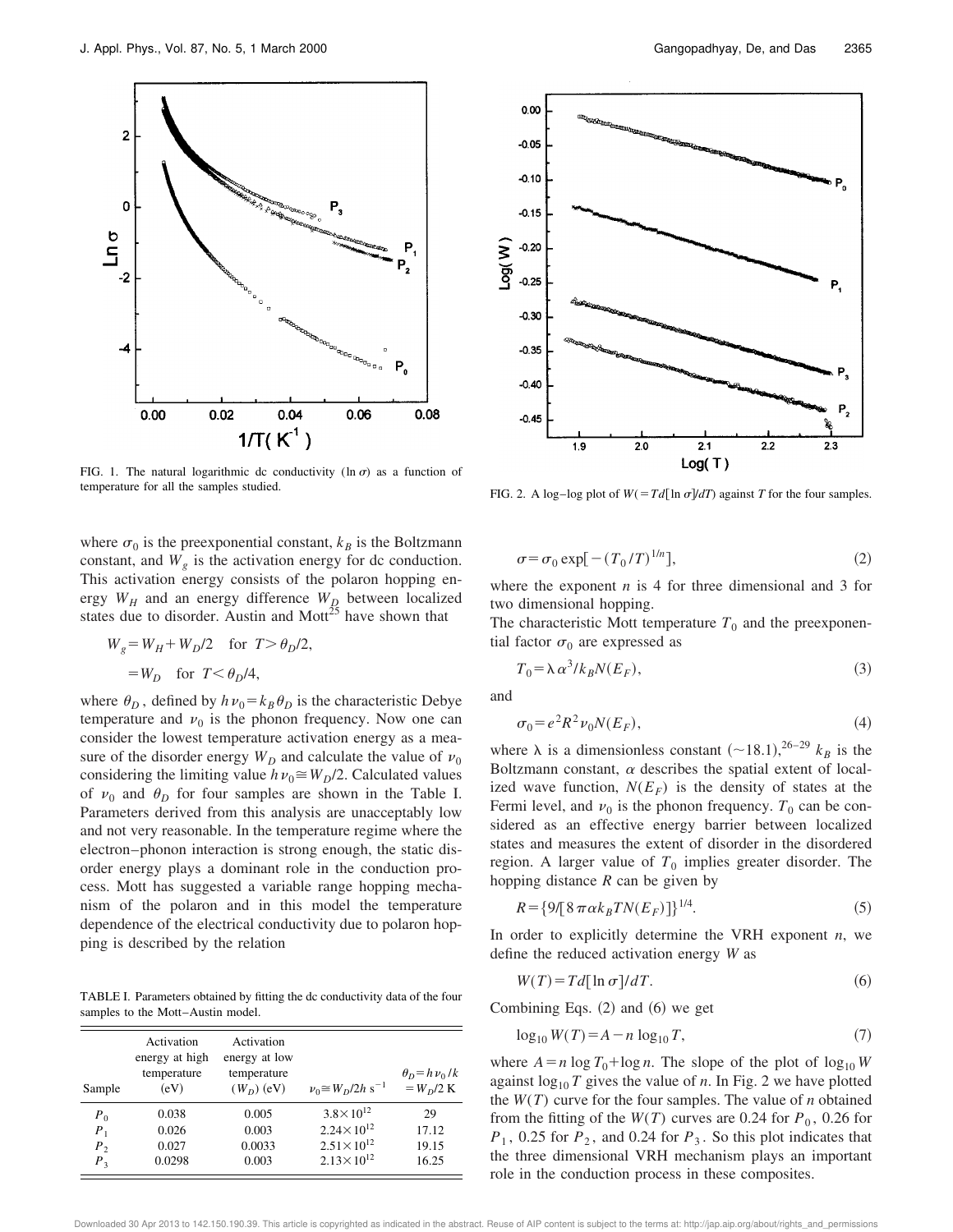

FIG. 3. Variation of Ln  $\sigma$  as a function of  $T^{1/4}$  for different samples (to avoid clumsiness theoretical curves are not shown).

Ln  $\sigma(T)$  has been plotted against  $T^{1/4}$  in Fig. 3. The linear behavior of the curves show that the value of *n* used here is consistent with that obtained from the  $log_{10} W$  against  $log_{10} T$  curves. From the calculations of the energetics of polaron and bipolaron formation on pyrrole chains Bredas *et al.*<sup>30</sup> have shown that the polaron and bipolaron length extends over to about four pyrrole rings. Moreover, Singh *et al.*<sup>31</sup> found the polaron radius to be equal to 1.82  $A^0$ . To analyze the data in light of Mott's VRH theory we have assumed that the localization length  $(\alpha^{-1})$  is 10 A<sup>0</sup> (extending up to four pyrrole rings) in one case and  $1.5 \text{ A}^0$  (close to polaron radius) in another. Table II presents the different parameters of the four samples obtained by fitting with Mott's VRH theory.

For relatively low conducting composites,  $N(\epsilon_F)$  values are low and the charge transport follows the hopping mechanism. But for relatively high conducting composites,  $N(\epsilon_F)$ has higher value and the mobility of polarons and bipolarons may play a significant role in increasing the total conductiv-



FIG. 4. The measured total conductivity (Ln  $\sigma$ ) of the composite  $P_2$  as a function of reciprocal temperature for five different frequencies.

ity. According to the Mott's VRH theory the parameter  $T_0$  is inversely proportional to the localization length of the charge carriers. Therefore a large value of  $T_0$  implies strong localization of the charge carriers which result in increasing the resistance at low temperatures, whereas a small value of  $T_0$ implies weak localization.

#### **B. ac conductivity**

Figure 4 represents the total conductivity  $\sigma_{\text{tot}}$  of the sample  $P_2$  plotted as a function of reciprocal temperature at different frequencies. The curve does not show any linear behavior throughout the temperature range studied, i.e., no activated type of behavior is observed. Other samples with different compositions also behave similarly. It is observed that the measured conductivities at all frequencies coincide with  $\sigma_{dc}$  at high temperatures. At low temperatures, the temperature dependence of  $\sigma_{\text{tot}}$  is much less than  $\sigma_{\text{dc}}$  but increases at higher temperatures.

TABLE II. Variable range hopping parameters for bare polypyrrole and composites.

| Sample<br>specification | Colloid<br>content<br>(ml) | Volume of<br>pyrrole (ml) | Characteristic<br>temperature,<br>$T_0$ | Preexponential<br>factor $(\sigma_0)$ | Density of<br>states<br>$N(E_F)$<br>$(eV^{-1}$ cm <sup>-3</sup> ) | Hopping<br>distance,<br>$R_{300}$<br>(at 300 K) | Hopping<br>attempt<br>frequency<br>$\times 10^{-13}$ |
|-------------------------|----------------------------|---------------------------|-----------------------------------------|---------------------------------------|-------------------------------------------------------------------|-------------------------------------------------|------------------------------------------------------|
|                         |                            |                           | with $\alpha^{-1} = 10$                 |                                       |                                                                   |                                                 |                                                      |
|                         |                            |                           | (A)                                     |                                       |                                                                   |                                                 |                                                      |
| $P_0$                   | 0.0                        | .                         | 298250                                  | 979                                   | $7.04 \times 10^{20}$                                             | $21.06\times10^{-8}$                            | 13.59                                                |
| $P_1$                   | 50.0                       | 0.35                      | 73102                                   | 829                                   | $2.87 \times 10^{21}$                                             | $14.82\times10^{-8}$                            | 5.70                                                 |
| $P_{2}$                 | 50.0                       | 0.30                      | 92640                                   | 1420                                  | $2.27 \times 10^{21}$                                             | $15.72\times10^{-8}$                            | 10.99                                                |
| $P_3$                   | 50.0                       | 0.25                      | 159456                                  | 2696                                  | $1.32 \times 10^{21}$                                             | $18.01 \times 10^{-8}$                          | 27.37                                                |
|                         |                            |                           | with $\alpha^{-1} = 1.5$<br>(A)         |                                       |                                                                   |                                                 |                                                      |
| $P_0$                   |                            |                           | 298250                                  | 979                                   | $20.87 \times 10^{22}$                                            | $3.16\times10^{-8}$                             | 2.04                                                 |
| $P_1$                   | 50.0                       | 0.35                      | 73102                                   | 829                                   | $85.14\times10^{22}$                                              | $2.22\times10^{-8}$                             | 0.854                                                |
| P <sub>2</sub>          | 50.0                       | 0.30                      | 92640                                   | 1420                                  | $67.18 \times 10^{22}$                                            | $2.36 \times 10^{-8}$                           | 1.65                                                 |
| $P_3$                   | 50.0                       | 0.25                      | 159456                                  | 2696                                  | $39.03 \times 10^{22}$                                            | $2.70\times10^{-8}$                             | 4.103                                                |

Downloaded 30 Apr 2013 to 142.150.190.39. This article is copyrighted as indicated in the abstract. Reuse of AIP content is subject to the terms at: http://jap.aip.org/about/rights\_and\_permissions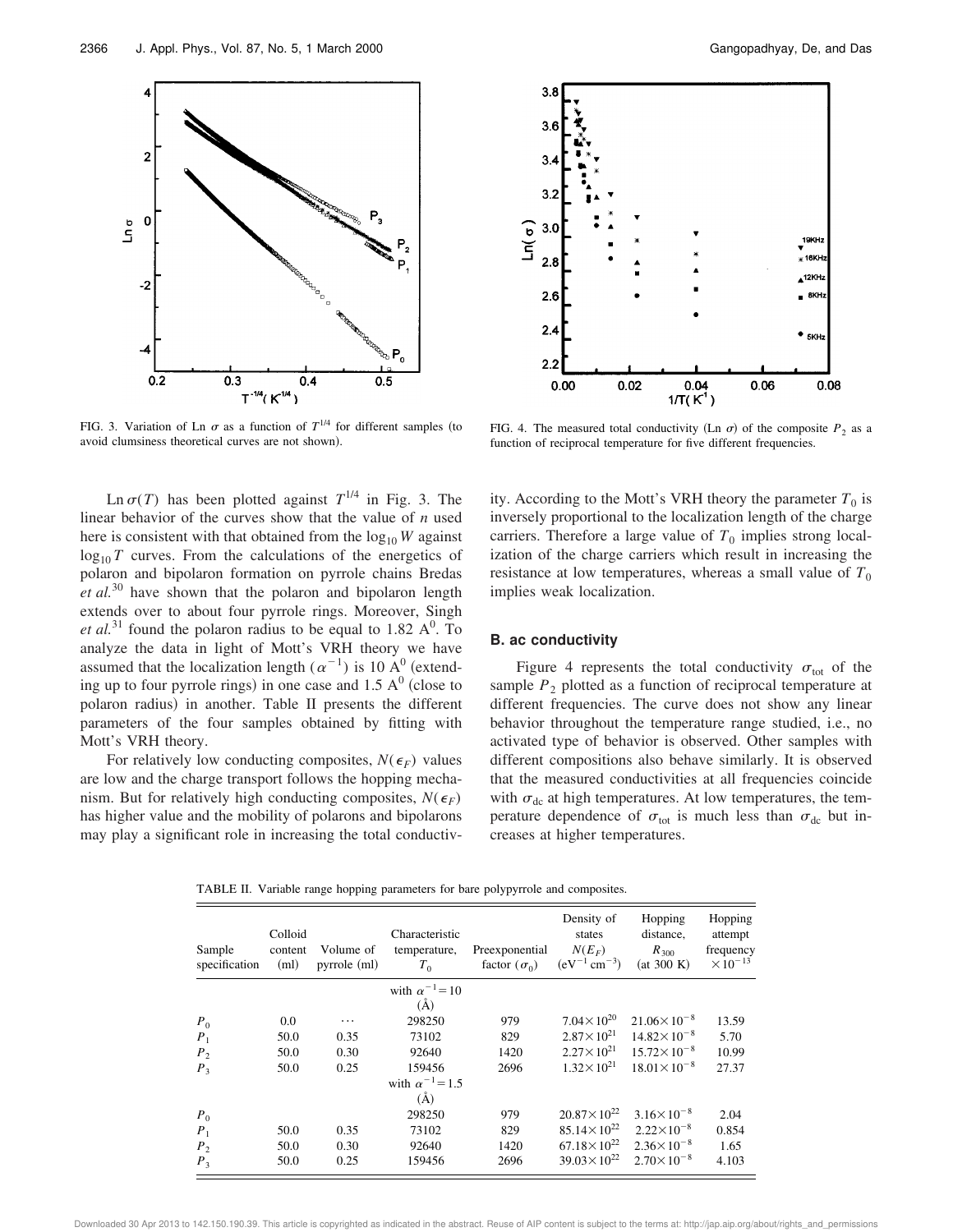



FIG. 5. (a) Frequency dependence of the ac conductivity for the bare polymer  $P_0$  at several fixed temperatures (log–log plot). (From top to bottom:  $T = 250, 225, 165, 145, 125, 105, 85, 65, 35, 14$  K). (b) Log  $\sigma_{ac}$  vs Log  $\omega$  curve for the composite  $P_2$ . (From top to bottom:  $T = 250, 220$ , 190, 160, 130, 100, 70, 45, 14 K). (c) Variations in logarithmic ac conductivity with frequency for the composite  $P_3$ . (From top to bottom: *T*  $=$  300, 275, 250, 200, 175, 105, 150, 125, 100, 75, 55, 35, 13 K).

A common feature of amorphous semiconductors and disordered systems is that the frequency dependent conductivity obeys a power  $law^{32-34}$  given by

$$
\sigma(\omega) = A \omega^s, \tag{8}
$$

where *A* is a temperature dependent constant and the frequency exponent  $s \leq 1$ . The origin of this almost universal behavior remains controversial and it is often thought that it arises from the relaxation processes due to hopping or tunneling of electrons or atoms between equilibrium sites.

When ac and dc conductivity appears from completely separate and different processes, the total conductivity can be written as

$$
\sigma_{\text{tot}} = \sigma_{\text{dc}} + \sigma(\omega). \tag{9}
$$

If dc and ac conduction originates from the same mechanism, then the dc conductivity equalizes the ac conductivity in the limit  $\omega \rightarrow 0$ .

The variation of ac conductivity as a function of frequency at different temperatures is shown in Figs.  $5(a)$ , and 5(b) and 5(c) for the samples  $P_0$ ,  $P_2$ , and  $P_3$ , respectively (log–log plot). It is seen from the figure that the logarithmic ac conductivity varies linearly with the change of logarithmic frequency. At a critical frequency a discontinuity appears and then the conductivity increases monotonically. The characteristic frequency at which the discontinuity appears, decreases with the increase of temperature and in the frequency range where  $\sigma(\omega) \gg \sigma_{dc}$ ,  $\sigma(\omega)$  attains a power law behavior. Figures  $5(a)$ ,  $5(b)$ , and  $5(c)$  show that the ac con-

Downloaded 30 Apr 2013 to 142.150.190.39. This article is copyrighted as indicated in the abstract. Reuse of AIP content is subject to the terms at: http://jap.aip.org/about/rights\_and\_permissions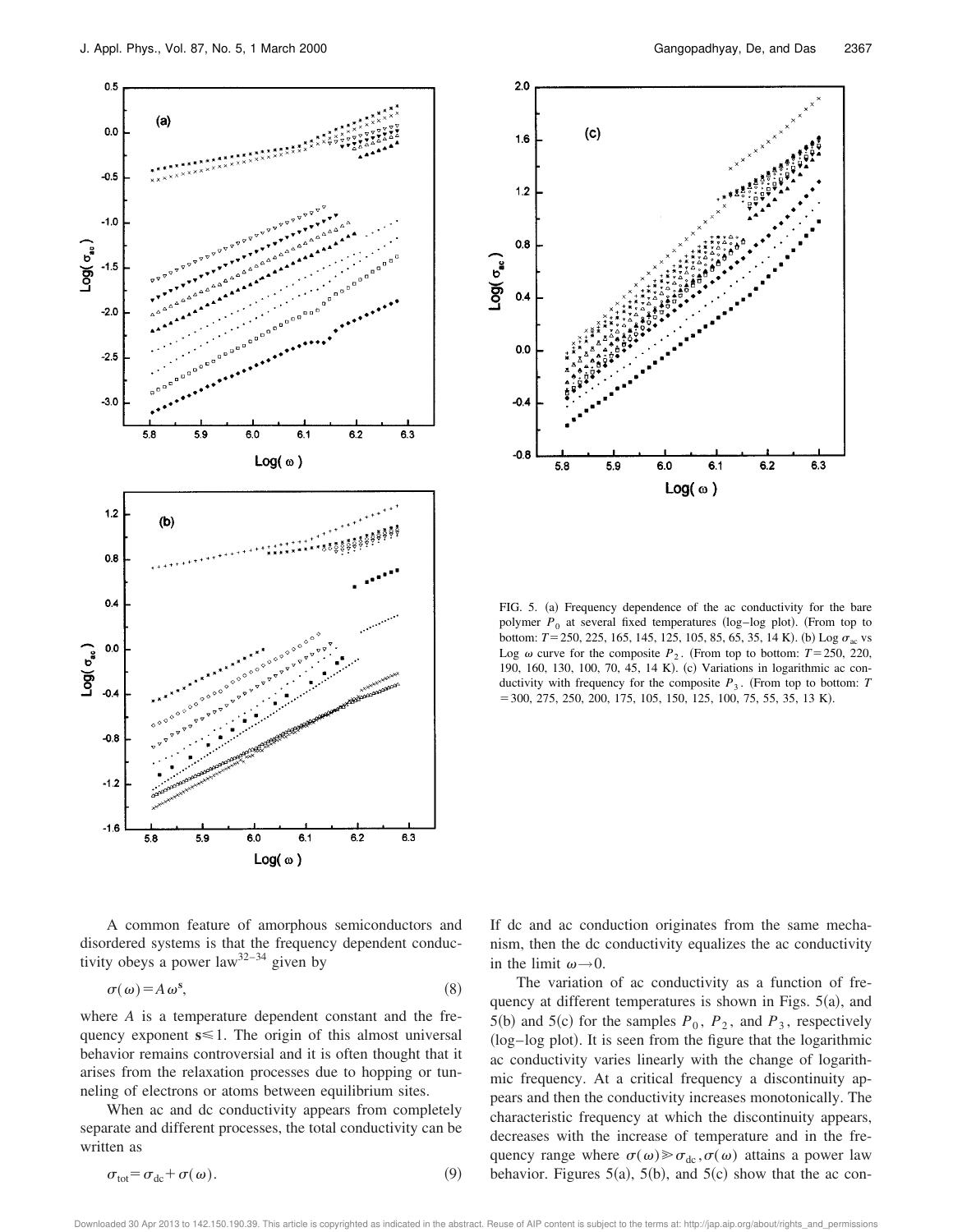

FIG. 6. Temperature dependence of the frequency exponent **s** for the samples  $P_0$  and  $P_2$ .

ductivity plays a significant and dominant role at high frequencies and low temperatures. The dc conductivity can be determined from the plateau region of the  $\sigma_{\text{tot}}$  vs  $\omega$  curve. The  $\sigma_{dc}$  values estimated from  $\sigma_{tot}$  agree well with the value obtained from the dc conductivity measurement. The ac conductivity  $\sigma(\omega)$  was calculated by subtracting the dc contribution from  $\sigma_{\text{tot}}$  and calculated  $\sigma(\omega)$  was fitted by the least square method using Eq.  $(8)$  in the frequency range from the critical frequency to the highest frequency measured. The variation of the frequency exponent **s** with the temperature is presented in Fig. 6 for the samples  $P_0$  and  $P_2$ . From the figure it is observed that **s** decreases with the increase of temperature. For  $P_0$  and  $P_2$ , **s** assumes a value greater than 1 in the temperature domain below 90 K and for the sample *P*3 it lies above 1 in the whole temperature range. It should be mentioned here that for  $P_3$  the frequency exponent is found to depend on the frequency, which becomes significant at high temperatures [Fig.  $5(c)$ ]. Although there is a slight frequency dependence of  $s$  for  $P_2$ , no such behavior was found in the case of  $P_0$  [Figs. 5(a) and 5(b)]. Any deviation from the value of **s** from unity discloses information on the particular type of loss mechanism involved. The discontinuity observed in Figs.  $5(a)$ ,  $5(b)$ , and  $5(c)$  is both frequency and temperature dependent. The frequency where the discontinuity appeared, decreases as the temperature increases. The ac conductivity results $35-37$  published so far for polypyrrole did not show any discontinuity. It is not possible to compare our results with those because the measurements were performed within the frequency range less than 1 MHz for lightly doped polypyrrole. But here the discontinuity appeared at frequencies greater than 1 MHz. In Ref. 38 the ac conductivity of polypyrrole–poly(ethylene) oxide composite showed discontinuity in the frequency regime higher than 1 MHz for heavily doped systems. A sudden rise in the conductivity value in our results at the critical frequency indicates that some form of polarization becomes active at the critical frequency. In order to understand the origin of this phenomenon a more detailed study is necessary.

Many models have been proposed to explain the dispersion of ac conductivity in inhomogeneous media but no unanimous interpretation of the experimental results has been reached. In each of the models, the relaxation processes involved in the ac responses are assumed to be described by the pair approximation introduced by Pollock and Geballe.<sup>39</sup> Here the charge transfer occurs in pairs and the total response results from the sum of the individual responses of the pair of sites randomly distributed throughout the material. It is also assumed that the clusters of more than two sites do not contribute to the ac conductivity. In this model averages are carried out over the appropriate distribution of relaxation time parameter of a Debye-type dielectric response function and the relaxation processes includes an activation energy appearing due to the disordered structure of the material. Let us now summarize the predictions of the different models relating to the temperature dependence of  $\sigma(\omega)$  and **s** so that they can be compared with the experimental findings on the present system.

### **1. Electronic tunneling**

If the dielectric loss originates from the electronic relaxation, then the charge transfer may occur by the quantum mechanical tunneling (QMT) through a barrier. In the QMT model $40-43$  the real part of the ac conductivity at a particular frequency  $\omega$  can be expressed as

$$
\sigma(\omega) = (\pi^4/24)(e^2kT/\alpha)N^2(E_F)\omega R_\omega^4,
$$
\n(10)

where the quantities have their usual meaning and the characteristic tunneling distance

$$
R_{\omega} = (2\alpha)^{-1} \ln(1/\omega \tau_0). \tag{11}
$$

The frequency exponent is defined by

$$
\mathbf{s} = d \ln \sigma(\omega) / d \ln \omega,\tag{12}
$$

and here

$$
\mathbf{s} = 1 - 4 \ln(1/\omega \tau_0). \tag{13}
$$

For typical values of  $\omega = 10^4$  s<sup>-1</sup> and  $\tau_0 = 10^{13}$  s, s=0.8 and is less than one. From this model **s** is predicted to be temperature independent but frequency dependent, decreasing with the increase of frequency.

### **2. Small polaron tunneling**

If the carriers become nonoverlapping small polarons, **s** becomes temperature dependent in the framework of the QMT model. The ac conductivity follow the same expression as Eq.  $(10)$  but the tunneling distance takes the form

$$
R_{\omega} = (2\alpha)^{-1} [\ln(1/\omega \tau_0) - W_H / kT]. \tag{14}
$$

The frequency exponent **s** can be written as

$$
s = 1 - 4/[ln(1/\omega \tau_0) - W_H/kT],
$$
\n(15)

i.e., **s** is temperature dependent and increases as *T* increases.

Downloaded 30 Apr 2013 to 142.150.190.39. This article is copyrighted as indicated in the abstract. Reuse of AIP content is subject to the terms at: http://jap.aip.org/about/rights\_and\_permissions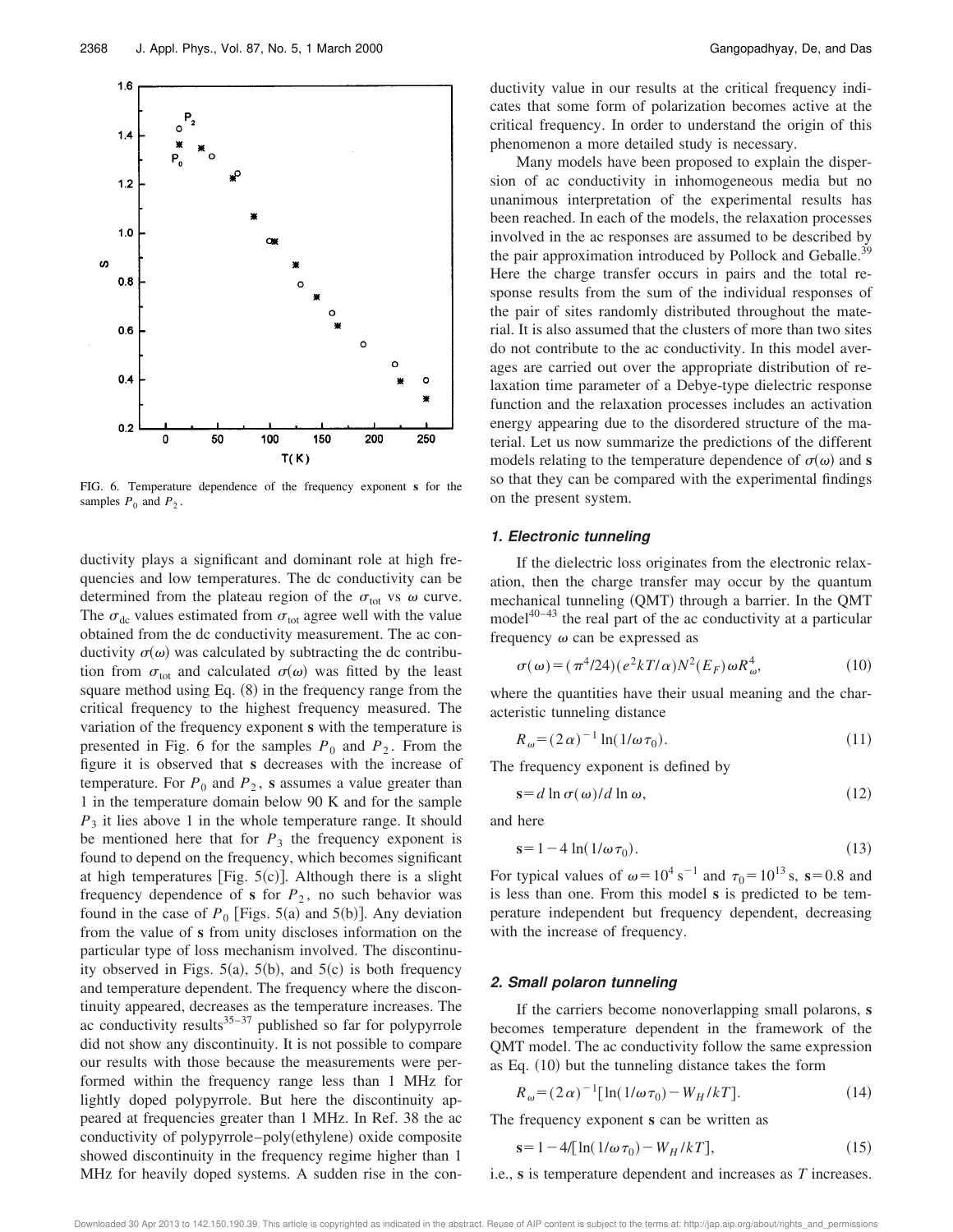# **3. Large polaron tunneling 43,44**

Long<sup>43</sup> has proposed a polaron tunneling model where the polaron distortion cloud overlaps appreciably, i.e., the potential wells of neighboring sites overlap reducing the polaron hopping energy so that

$$
W_H = W_{H0}(1 - r_0/R), \tag{16}
$$

where  $r_0$  is the polaron radius and  $R$  is a random variable.

This overlapping large polaron model predicts that **s** should be both temperature and frequency dependent. With the increase of temperature **s** falls from unity and approaches the value 0.8 as predicted by the QMT model for large values of  $r'_0 \equiv 2\alpha r_0$ ). For small values of  $r'_0$ , **s** shows a minimum at a particular temperature and then increases with the rise of temperature. For large values of  $r'_0, \sigma(\omega)$  decreases with the rise of temperature.

#### **4. Correlated barrier hopping (CBH) of electrons**

In the atomic hopping model the relaxation variable is assumed to be independent of inter site separation. Pike<sup>45</sup> has removed this restriction and proposed a model of electron transfer by thermal activation over the barrier between two adjacent sites. The Coulomb potential wells associated with the sites overlap and lower the effective barrier from  $W_M$  to *W*, which in the case of single electron transition is given by

$$
W = W_M - e/\pi \epsilon \epsilon_0 R, \qquad (17)
$$

where  $W_M$  is the value of infinite site separation and  $\epsilon$  and  $\epsilon_0$ are the dielectric constants of the materials and the free space, respectively.

In this CBH model<sup>34,45,46</sup> the ac conductivity was calculated in the narrow band limit to be

$$
\sigma(\omega) = (\pi^3/24)N^2 \epsilon \epsilon_0 \omega R_\omega^6, \tag{18}
$$

where *N* is the concentration of the pair sites.

The hopping distance  $R_{\omega}$  is given by

$$
R_{\omega} = e^2 / \pi \epsilon \epsilon_0 [W_M - kT \ln(1/\omega \tau_0)]. \tag{19}
$$

The frequency exponent **s** is expressed as

$$
\mathbf{s} = 1 - 6kT / \left[ W_M - kT \ln(1/\omega \tau_0) \right]. \tag{20}
$$

Therefore, **s** is both temperature and frequency dependent. **s** is predicted to decrease with increasing temperature and at low temperature (i.e., large  $W_M/kT$ ) **s** decreases almost linearly from unity (the value at  $T=0$ ). At higher temperatures, i.e., for small values of  $W_M/kT$ , s increases with increasing frequency and for large values of  $W_M/kT$ , s is close to unity and effectively independent of frequency.

The experimental observation about the composites studied conflicts with the predictions of the electronic QMT model, which predicts a temperature independent value of **s**  $(=0.81$  for typical values of  $\omega$  and  $\nu_0$ ). Again the QMT model of the nonoverlapping small polaron predicts a temperature dependence of *s*, which increases with the increase in temperature in contradiction to our experimental observation, which shows that the frequency exponent **s** decreases with increasing temperature. According to the QMT model **s** should decrease with the increase of frequency, but no such variation is observed for the present system in the investigated frequency range. The large polaron tunneling is also not a suitable relaxation mechanism because this model predicts a minimum in the temperature variation of **s**. This is not observed in the case of the present composite system. The value of **s** behaves as predicted by the CBH model. Such behavior of **s** was found in the study of ac conductivity of  $V_2O_5 - GeO_2$  glasses<sup>47</sup> and PbO–Fe<sub>2</sub>O<sub>3</sub> glasses.<sup>48</sup> In sharp contrast to all the theories described above, the value of **s** for the composite  $P_3$  is always greater than unity. According to the QMT model the temperature dependence of the ac conductivity follows  $\sigma(\omega) \propto T^n$  with  $n=1$ . Figures 7(a) and 7(b) depict the temperature dependence of the ac conductivity of the composites  $P_2$  and  $P_3$ , respectively, for different frequencies. For the composite  $P_2$  the temperature variation curve of  $\sigma_{ac}$  shows that the ac conductivity does not change much up to the frequency 1.2 MHz. For the frequency above 1.2 MHz the ac conductivity first decreases  $(14–50 \text{ K})$ , then increases  $(50-200 \text{ K})$  with the increase of the temperature and after 200 K slightly decreases. For the composite  $P_3$ similar behavior was found. In the temperature range 50–200 K the ac conductivity increases almost linearly with temperature in consonance with the prediction of the QMT model.

Finally, we have presented the carefully measured experimental observations and it can be concluded that all the aspects of the ac conductivity behavior of the present composite system cannot be reconciled completely with the predictions of any of the above theories. Maybe the over doped composites follow some other theory which needs further investigation.

#### **C. Thermoelectric power**

The thermoelectric power is a zero current transport coefficient and is a very useful probe to study the semiconducting and metallic behavior of the composite since it offers a characteristic difference in the two cases. Figure 8 presents the thermal variation of the thermoelectric power of the samples from 77 to 300 K. The four samples exhibit similar nature of the temperature dependence, only the absolute value of the thermopower for different samples differs. The thermoelectric power is positive, low, and varies linearly with temperature. This linear contribution to the thermopower reflects the highly conductive character within the composites and bears a signature of very high intrinsic conductivity. Moreover, because the thermopower is an intrinsic property of the polymer chain, a similar nature of the curves in Fig. 8 indicates that the microscopic chain structures of all the samples studied remain similar. The sign of the thermoelectric power describes the type of majority carriers present in the composite at a certain temperature. The positive sign of thermopower is a signature of the hole conduction and upholds the presence of polarons and/or bipolarons as the cationic charge carriers in our composite samples. It should be recalled that for all the samples studied, polypyrrole content exceeds the percolation threshold and polypyrrole exists in a highly oxidized state in these composites. In this state the empty bipolaronic band overlaps with the *p* band, giving rise to empty states in the valance band. This will lead to a *p*

Downloaded 30 Apr 2013 to 142.150.190.39. This article is copyrighted as indicated in the abstract. Reuse of AIP content is subject to the terms at: http://jap.aip.org/about/rights\_and\_permissions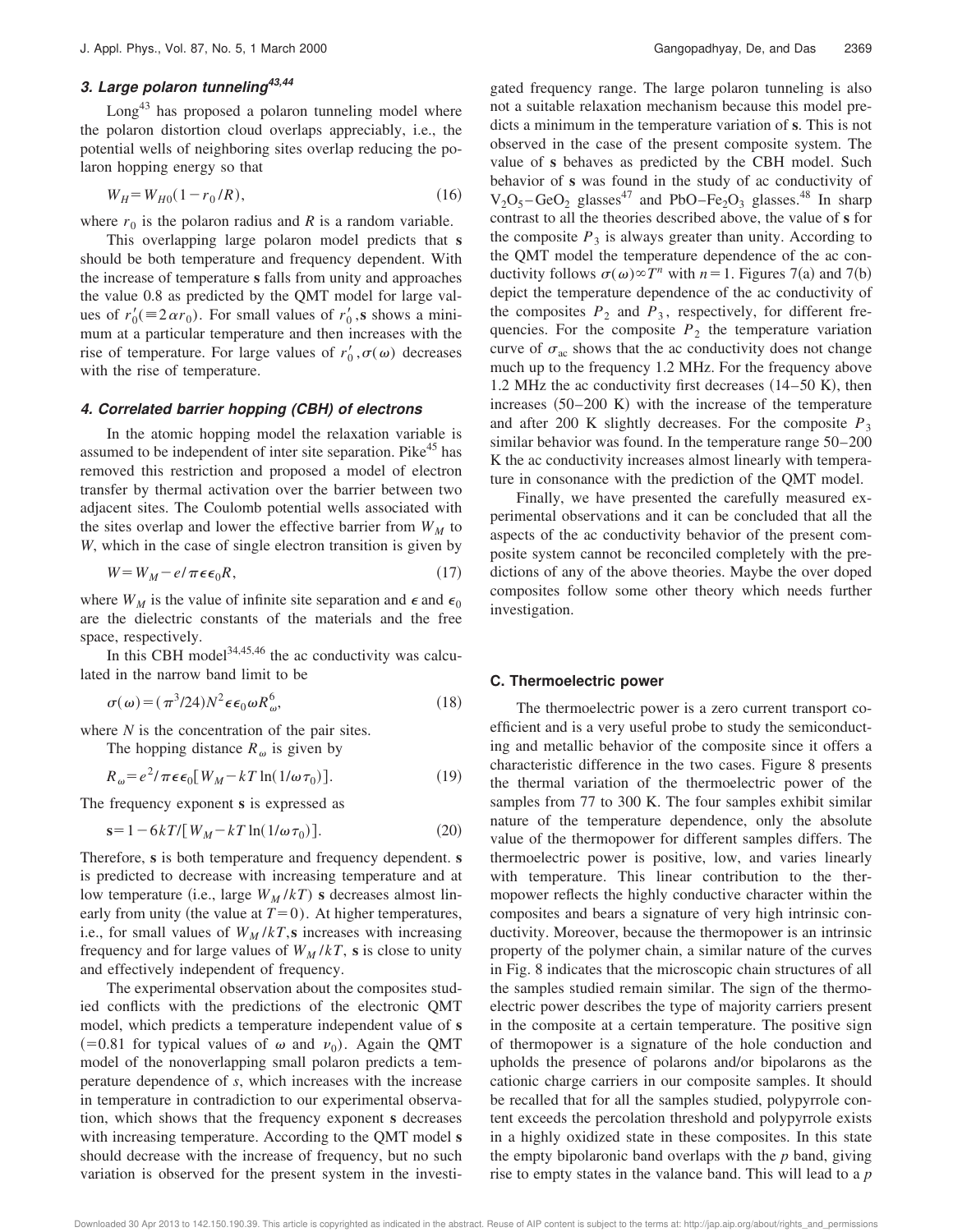

FIG. 7. (a) Thermal variation of the ac conductivity of the composite  $P_2$ obtained by subtracting the dc part of the total conductivity for six different frequencies. (b) The ac conductivity of the composite  $P_3$  plotted as a function of temperature for six particular frequencies.

type metallic conductivity and offers low and positive value of the thermoelectric power as is observed in our case.

Therefore, the temperature dependence of thermopower is consistent with the characteristic diffusion thermopower of a metal and is given by the Mott expression $^{24}$ 

$$
S(T) = (\pi^2/3)(k_B/e)(k_B T)[d\ln\sigma(E)/dT]_{E_F},\tag{21}
$$

where  $E_F$  is the Fermi energy,  $\sigma(E)$  is the energy dependent conductivity,  $k_B$  is the Boltzman constant, and  $e$  is the elec-



FIG. 8. Variation in thermopower  $(S)$  with temperature for the four samples  $(P_0, P_1, P_2, P_3).$ 

tronic charge. At high temperatures the downward bending from the linearity manifests that the variable range hopping component is operative in this temperature regime. The overall nature of the curves in Fig. 8 implies that in addition to a contribution from hopping, a linear metal like component is also active for the thermopower and the composites are heterogeneous since the derivation of the Mott formula assumes that the medium is to be homogeneous. Therefore, in these composites we observe that the temperature dependence of conductivity is predominantly nonmetallic and the VRH mechanism plays an important role, but thermopower shows metallic behavior.

## **IV. CONCLUSIONS**

To conclude we may summarize the results of the electrical transport measurements. In opposition to the present idea that the conductivity of the composites increases with the increase in the conducting component, here the conductivity of the composites increases with the increase of the insulating component. From the analysis by the Mott and Austin formula the parameters obtained are unacceptably low. Therefore at high temperatures the temperature dependence of the dc conductivity does not follow the Mott model of the phonon-assisted polaron hopping mechanism. The dc conductivity data nicely fit with Mott's VRH theory. In the case of ac conductivity, the conductivity increases slowly with frequency up to a characteristic frequency followed by a sudden discontinuous rise and then it begins to increase monotonically with the increase of frequency. In the frequency range from the critical frequency to the maximum investigated frequency, the ac conductivity follows the relation  $\sigma = A \omega^s$ . The frequency exponent **s** decreases with increasing temperature. This behavior is consistent with the